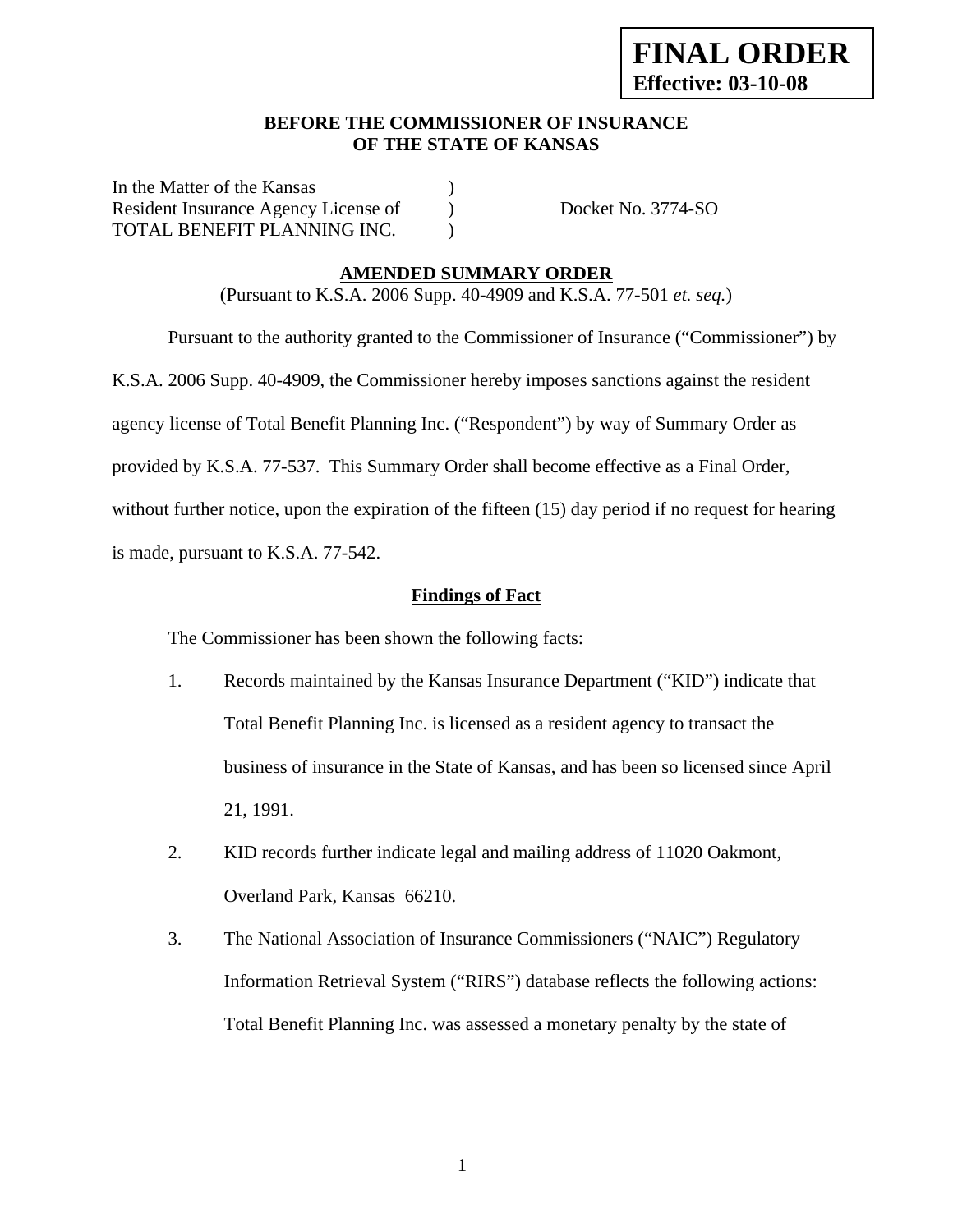Massachusetts, effective June 27, 2007, for continuing writing business in

Massachusetts without license.

4. Respondent has failed to notify KID of the action within 30 days as required by K.A.R. 40-7-9.

### **Applicable Law**

- 5. K.S.A. 2006 Supp. 40-4909 states, in pertinent part:
	- (a) The commissioner may deny, suspend, revoke, or refuse renewal of any license issued under this act if the commissioner finds that the applicant or license holder has:
		- (2) Violated
			- (A) any provision of chapter 40 of the Kansas Statues Annotated, and amendments thereto, or any rule and regulation promulgated thereunder;
			- (C) any insurance law or regulation of another state;
	- (b) In addition, the commissioner may suspend, revoke or refuse renewal of any license issued under this act if the commissioner finds that the interests of the insurer or the insurable interests of the public are not properly served under such license.
	- (h) in lieu of taking any action under subsection (a), the commissioner may:

(2) issue an order imposing an administrative penalty up to a maxium of \$500 for each violation . . . unless such person knew or should have known that the violative act could give rise to disciplinary action under subsection (a). If such person knew or reasonably should have known the violative act could give rise to any disciplinary proceeding . . . the commissioner may impose a penalty up to a maximum of \$1000 for each violation . . . . .

- 6. KA.R. 40-7-9 states, in pertinent part: Each person licensed in this state as an insurance agent shall report the following to the commissioner of insurance within 30 days of occurrence:
	- (a) Each disciplinary action on the agent's license or licenses by the insurance regulatory agency of any other state or territory of the United States.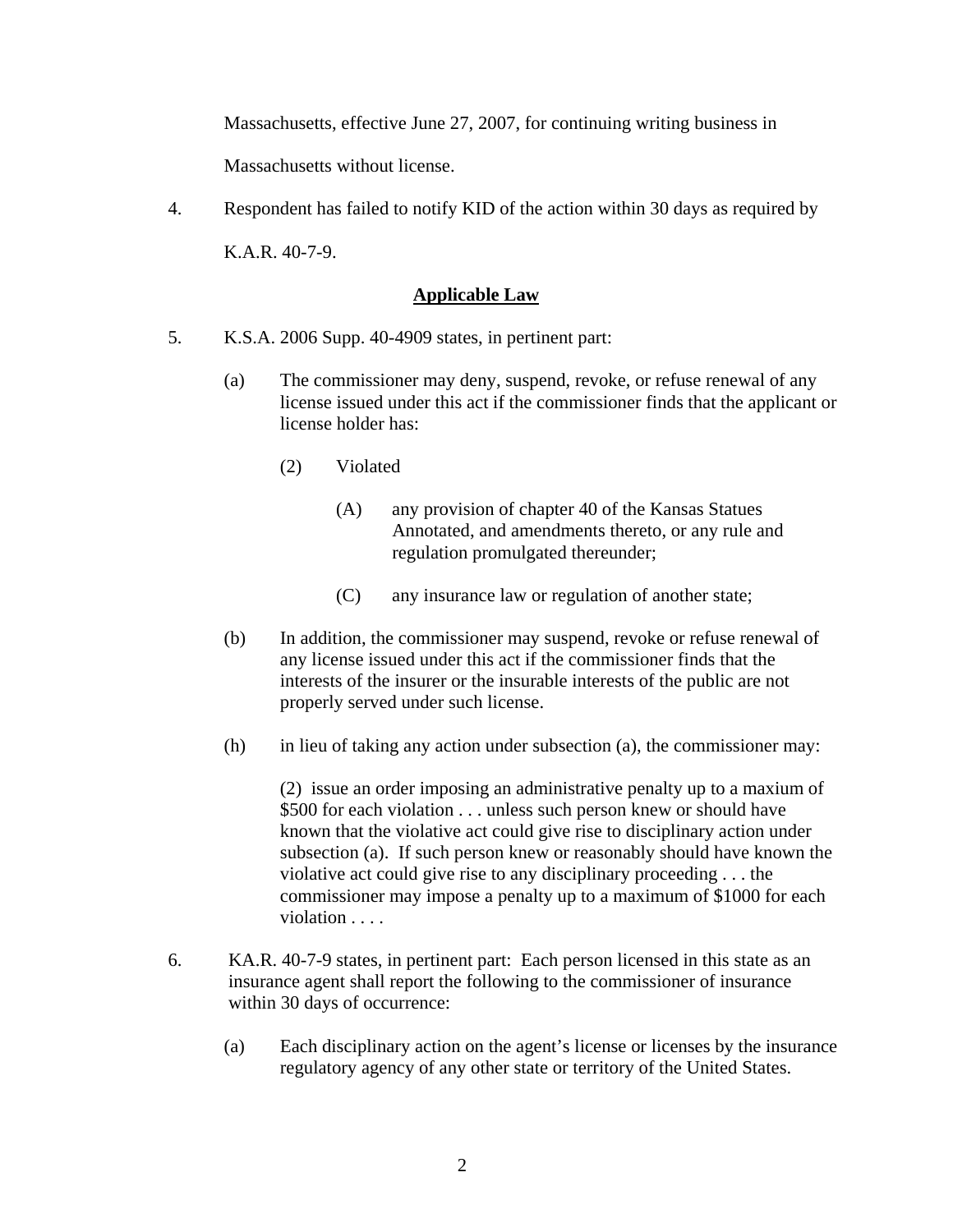#### **Conclusions of Law**

- 7. The Commissioner has jurisdiction over Respondent as well as the subject matter of this proceeding, and such proceeding is held in the public interest.
- 8. The Commissioner finds that Respondent's Kansas license may be revoked because Respondent violated an insurance law or regulation in another state pursuant to K.S.A. 2006 Supp. 40-4909(a)(2)(C).
- 9. The Commissioner finds that Respondent violated K.S.A. 2006 Supp. 40-  $4909(a)(2)$ (A) and K.A.R. 40-7-9 by failing to notify the Kansas Insurance Department of the disciplinary action taken by the State of Massachusetts Department of Insurance on June 27, 2007.
- 10. The Commissioner, therefore, concludes that good cause exists pursuant to K.S.A. 2006 Supp. 40-4909(a) and (h) to revoke or suspend Respondent's Kansas resident insurance agency's license or impose administrative penalties in lieu of revocation.
- 11. The Commissioner concludes that Respondent's insurance agency's license may be revoked for the protection of the insurable interests of the public pursuant to K.S.A. 2006 Supp. 40-4909(b).
- 12. Based on the facts and circumstances set forth herein, it appears that the use of summary proceedings in this matter is appropriate, in accordance with the provisions set forth in K.S.A. 77-537(a), in that the use of summary proceedings does not violate any provision of the law and the protection of the public interest does not require KID to give notice and opportunity to participate to persons other than Total Benefit Planning Inc.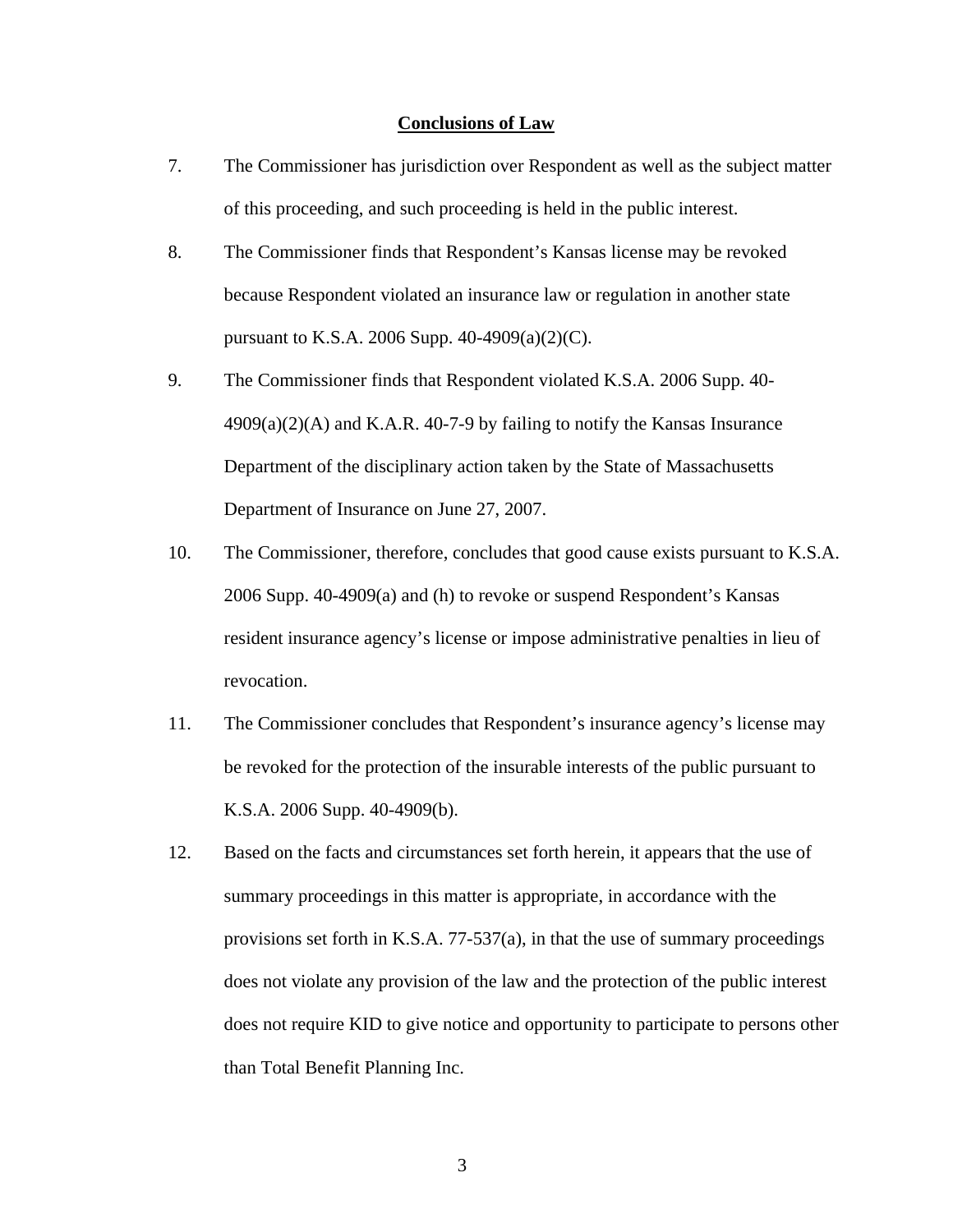## **IT IS THEREFORE ORDERED BY THE COMMISSIONER OF INSURANCE THAT:**

Respondent, Total Benefit Planning Inc., shall pay an administrative penalty of \$500 for failure to notify KID of another state agency's action and the Kansas resident insurance agency's license of Total Benefit Planning Inc. is hereby **SUSPENDED on the effective date of this order until such time as the penalty is paid in full.** 

### **NOTICE AND OPPORTUNITY FOR HEARING**

Total Benefit Planning Inc., within fifteen (15) days of service of this Summary Order, may file with the Kansas Insurance Department a written request for hearing on this Summary Order, as provided by K.S.A. 77-542. In the event a hearing is requested, such request should be directed to:

> John W. Campbell, General Counsel Kansas Insurance Department 420 S.W.  $9<sup>th</sup>$  Street Topeka, Kansas 66612

Any costs incurred as a result of conducting any administrative hearing shall be assessed against the agent/agency who is the subject of the hearing as provided by K.S.A. 40-4909(f). Costs shall include witness fees, mileage allowances, any costs associated with reproduction of documents which become part of the hearing record, and the expense of making a record of the hearing.

If a hearing is not requested, this Summary Order shall become effective as a Final Order, without further notice, upon the expiration of the fifteen (15) day period for requesting a hearing. The Final Order will constitute final agency action in the matter.

In the event the Petitioner files a petition for judicial review, the agency officer designated pursuant to K.S.A. 77-613(e) to receive service of a petition for judicial review on behalf of the Kansas Insurance Department is: